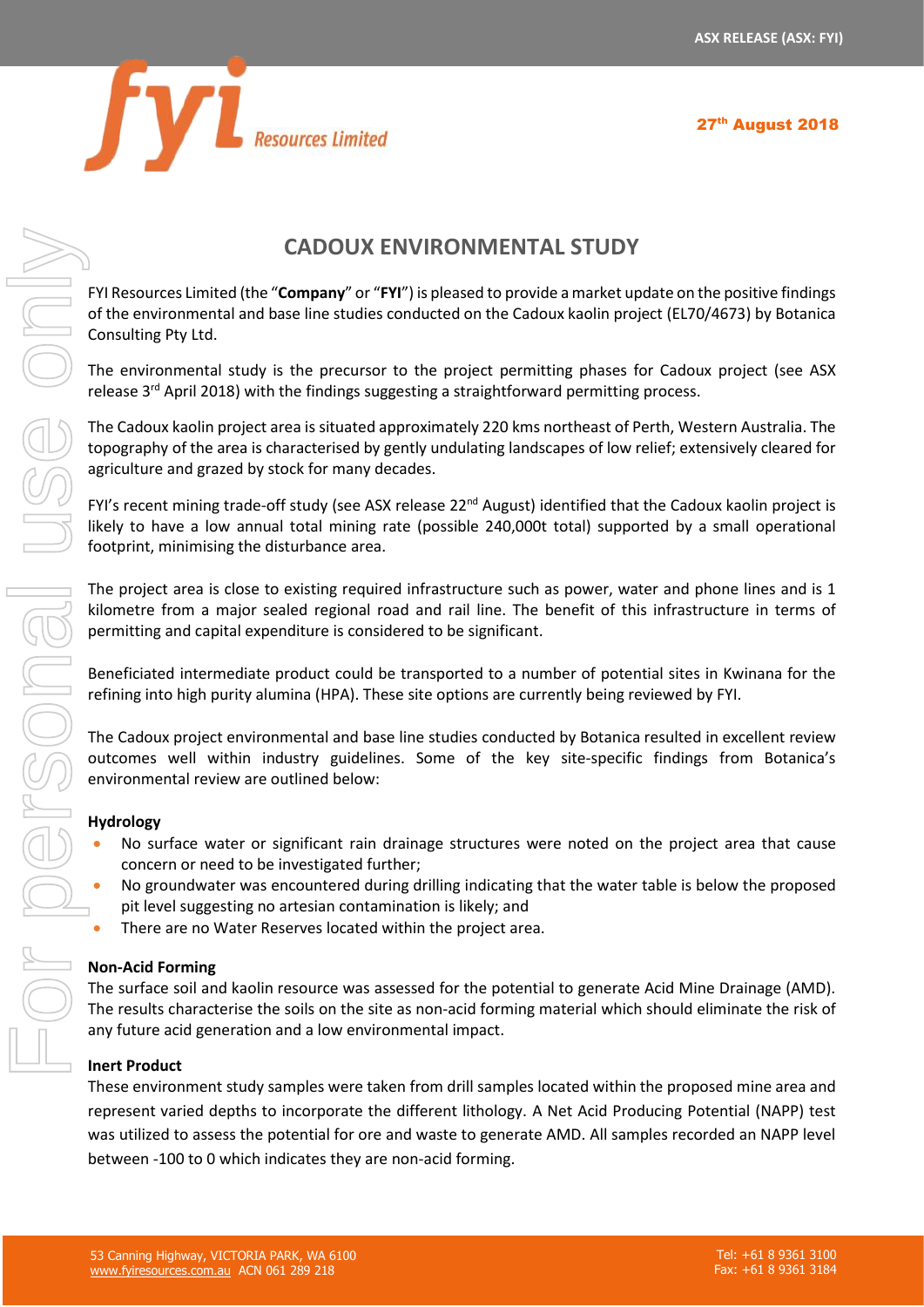

## **Flora**

Botanica did not identify any Department of Biodiversity, Conservation and Attractions (DBCA) Priority flora on the project area.

Much of the vegetation of the region has been cleared for agricultural development over a century ago - as is the case for the Cadoux project site. No flora or vegetation surveys are required for the project area as it is already cleared and no clearing of native vegetation would take place during development.

## **Fauna**

No formal fauna surveys were required at the project following an inspection of the site Botanica consider that the native fauna population is limited and generally confined to the isolated, small pockets of native vegetation in the region. None of these pockets of native vegetation will be affected by the proposed mining operations. No Priority Fauna taxa, pursuant to the State *Wildlife Conservation Act 1950* were identified within the project area.

## **Native Title and Aboriginal Heritage**

The project area is not subject to any Native Title claims and according to the Department of Planning, Lands and Heritage and the Aboriginal Heritage Enquiry System database there are no Registered Aboriginal sites or other Heritage Places within the project area.

## **European Heritage**

A search of the Australian Heritage Database and Australian Heritage Places Inventory indicates there are no European Heritage Sites located within the project area.



 *Image of typical Cadoux project area – open undulating farm land*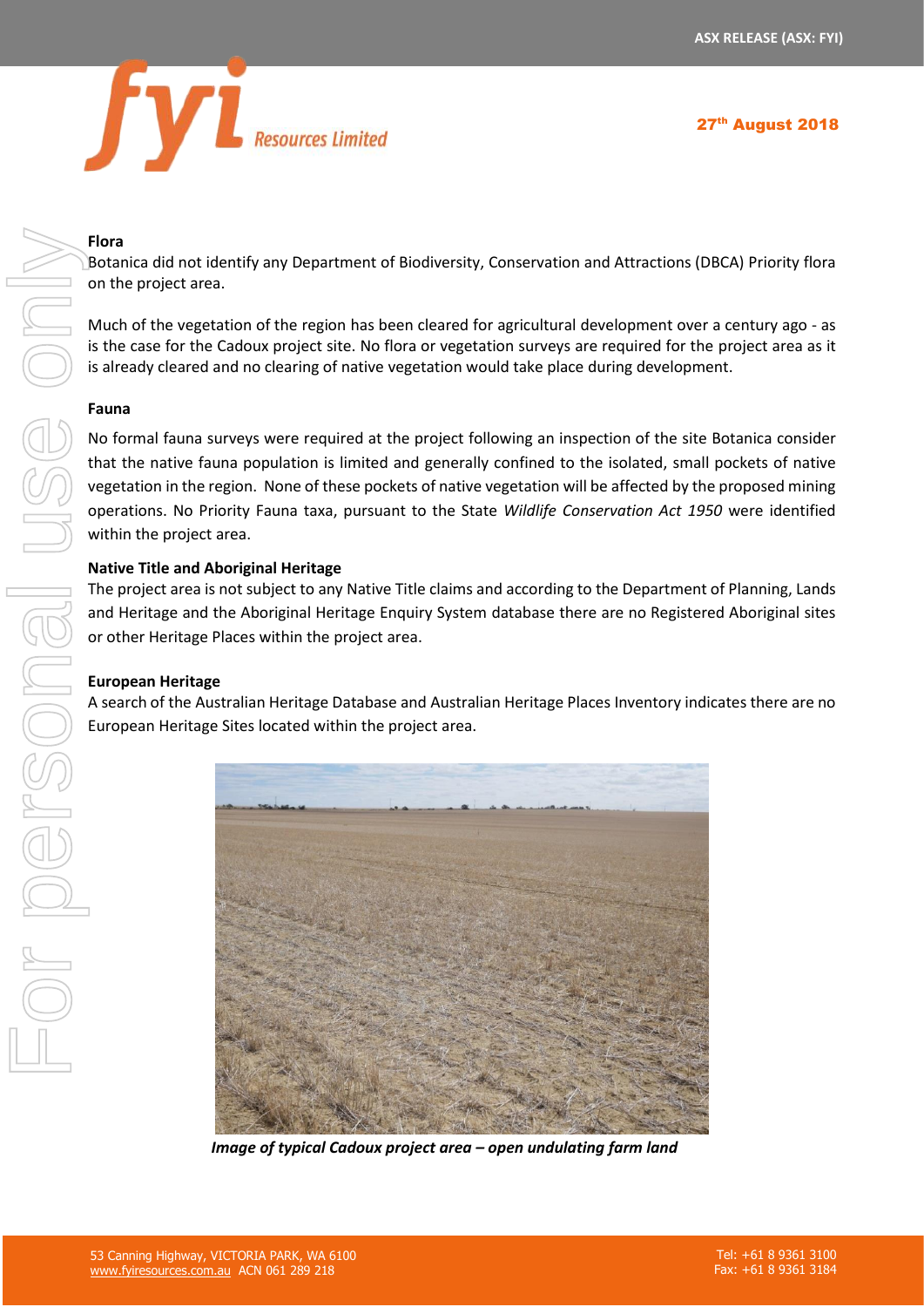

#### **Infrastructure and Reserves**

Development of the project is not expected to impact within the 100m and 400m buffer zone of any items listed under Section 20 (5) a-e of the *Mining Act 1978 – protection of Crown Land and infrastructure assets.*

#### *Infrastructure within 1km of Cadoux project site*











*Water pipeline Major sealed road Rail to Perth Telephone Power*

#### **Mine Closure Plan**

Mine closure planning is generally a progressive task and FYI would design a mine closure plan as part of the mining lease application process and continue to adapt it as necessary throughout the life of any mining operations undertaken on the Cadoux project.

**FYI Managing Director, Mr Roland Hill commented on the study findings**: "The various environmental procedures and required approvals are a critical pathway to the development of any project. Encountering obstacles and time delays can severely hamper or even in some cases stop the development of projects. We are extremely fortunate with the Cadoux kaolin project – not only with the high-quality kaolin and its excellent HPA refining characteristics, but also with the associated project attributes that result in a very positive environmental assessment and low impact report card. This will assist us immensely with our development certainty and time line."

**For more information please contact:** 

**Roland Hill** Managing Director Tel: 0414666178 roland.hill@fyiresources.com.au

**Simon Hinsley** Investor & Media Relations Tel: 0401809653 simon@nwrcommunications.com.au